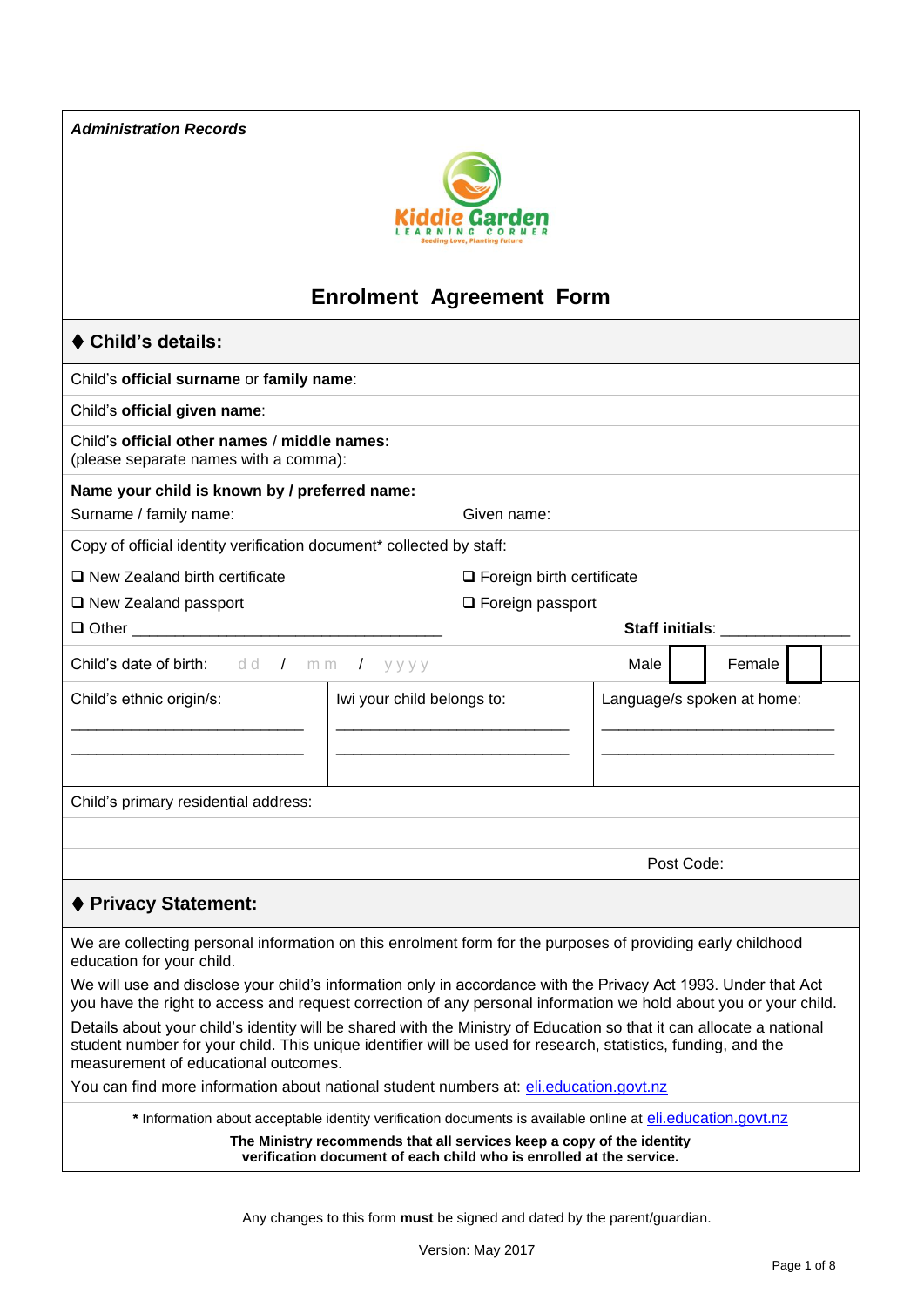| <b>Parents / Guardians:</b> |            |                        |            |  |  |
|-----------------------------|------------|------------------------|------------|--|--|
| 1. Given names:             |            | 2. Given names:        |            |  |  |
| Surname / family name:      |            | Surname / family name: |            |  |  |
| Address:                    |            | Address:               |            |  |  |
|                             | Post Code: |                        | Post Code: |  |  |
| Phone (Home):               | (Work):    | Phone (Home):          | (Work):    |  |  |
| Phone (Mobile):             |            | Phone (Mobile):        |            |  |  |
| Occupation:                 |            | Occupation:            |            |  |  |
| Email:                      |            | Email:                 |            |  |  |
| Relationship to child:      |            | Relationship to child: |            |  |  |
| 3. Given names:             |            | 4. Given names:        |            |  |  |
| Surname / family name:      |            | Surname / family name: |            |  |  |
| Address:                    |            | Address:               |            |  |  |
|                             | Post Code: |                        | Post Code: |  |  |
| Phone (Home):               |            | Phone (Home):          |            |  |  |
| Phone (Work):               |            | Phone (Work):          |            |  |  |
| Phone (Mobile):             |            | Phone (Mobile):        |            |  |  |
| Email:                      |            | Email:                 |            |  |  |
| Relationship to child:      |            | Relationship to child: |            |  |  |

| Additional person/s who can pick up your child: |            |                        |            |  |  |
|-------------------------------------------------|------------|------------------------|------------|--|--|
| Given names:                                    |            | Given names:           |            |  |  |
| Surname / family name:                          |            | Surname / family name: |            |  |  |
| Address:                                        |            | Address:               |            |  |  |
|                                                 | Post Code: |                        | Post Code: |  |  |
| Phone (Home):                                   | (Work):    | Phone (Home):          | (Work):    |  |  |
| Relationship to child:                          |            | Relationship to child: |            |  |  |

| <b>Custodial Statement</b>                                                                                        |       |  |  |  |  |
|-------------------------------------------------------------------------------------------------------------------|-------|--|--|--|--|
| Are there any custodial arrangements concerning your child?                                                       |       |  |  |  |  |
| If YES, please give details of any custodial arrangements or court orders (a copy of any court order is required) |       |  |  |  |  |
|                                                                                                                   |       |  |  |  |  |
|                                                                                                                   |       |  |  |  |  |
| Person/s who cannot pick up your child:                                                                           |       |  |  |  |  |
| Name:                                                                                                             | Name: |  |  |  |  |
| Name:                                                                                                             | Name: |  |  |  |  |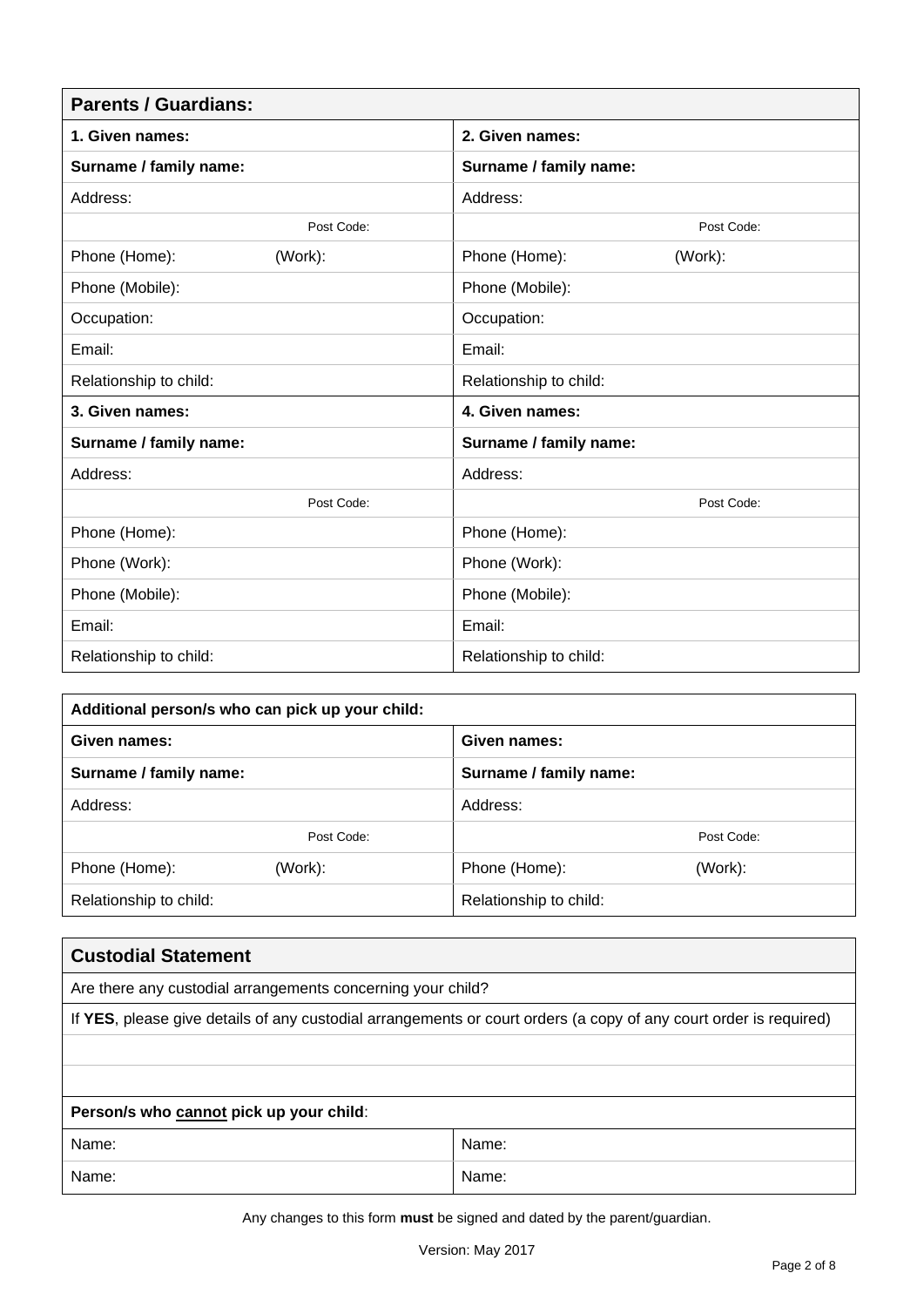| Additional Emergency Contacts (also able to pick up child): |                        |  |  |  |
|-------------------------------------------------------------|------------------------|--|--|--|
| 1. Given names:<br>2. Given names:                          |                        |  |  |  |
| Surname / family name:                                      | Surname / family name: |  |  |  |
| Address:                                                    | Address:               |  |  |  |
| Post Code:                                                  | Post Code:             |  |  |  |
| Phone (Home):                                               | Phone (Home):          |  |  |  |
| Phone (Work):                                               | Phone (Work):          |  |  |  |
| Phone (Mobile):                                             | Phone (Mobile):        |  |  |  |
| Email:                                                      | Email:                 |  |  |  |

| Child's doctor:         |        |  |  |  |
|-------------------------|--------|--|--|--|
| Name:                   | Phone: |  |  |  |
|                         |        |  |  |  |
| Name of medical centre: |        |  |  |  |

| <b>Health</b>                                                                                                                                                                                                         |                                              |                               |    |  |  |
|-----------------------------------------------------------------------------------------------------------------------------------------------------------------------------------------------------------------------|----------------------------------------------|-------------------------------|----|--|--|
| Illness/allergies:                                                                                                                                                                                                    |                                              |                               |    |  |  |
|                                                                                                                                                                                                                       |                                              |                               |    |  |  |
| Is your child up-to-date with immunisations?                                                                                                                                                                          | <b>Tick One</b>                              | Yes                           | No |  |  |
| (Please provide verification of all immunisations)                                                                                                                                                                    |                                              |                               |    |  |  |
| For staff: Immunisation records sighted and details recorded:                                                                                                                                                         | Tick One                                     | Yes                           | No |  |  |
| Note: If the child has not been immunised tell the parents that their<br>child will be excluded from care during outbreaks of some infectious<br>diseases such as measles and pertussis, even if their child is well. | Sign to<br>confirm<br>read and<br>understand | Parent/Guardian<br>Signature: |    |  |  |

| <b>Medicine</b>                                                                                                                                                                                                                                                                                                                                                                          |                                                                                              |                   |  |  |  |  |
|------------------------------------------------------------------------------------------------------------------------------------------------------------------------------------------------------------------------------------------------------------------------------------------------------------------------------------------------------------------------------------------|----------------------------------------------------------------------------------------------|-------------------|--|--|--|--|
| <b>Category (i) Medicines</b>                                                                                                                                                                                                                                                                                                                                                            |                                                                                              |                   |  |  |  |  |
| A category (i) medicine is a non-prescription preparation (such as arnica cream, antiseptic liquid, insect bite<br>treatment) that is not ingested, used for the 'first aid' treatment of minor injuries and provided by the service and<br>kept in the first aid cabinet.<br>Note: The service must provide specific information about the category (i) preparations that will be used. |                                                                                              |                   |  |  |  |  |
| <b>Yes</b><br>No.<br>Do you approve category (i) medicines to be used on your child?<br>Tick One                                                                                                                                                                                                                                                                                         |                                                                                              |                   |  |  |  |  |
|                                                                                                                                                                                                                                                                                                                                                                                          | Name/s of specific category (i) medicines that can be used on my child, provided by service: |                   |  |  |  |  |
| Arnica Cream<br>$\blacksquare$                                                                                                                                                                                                                                                                                                                                                           | Antiseptic Cream                                                                             | Castor cream<br>п |  |  |  |  |
| Parent/Guardian Signature:                                                                                                                                                                                                                                                                                                                                                               | Date:                                                                                        |                   |  |  |  |  |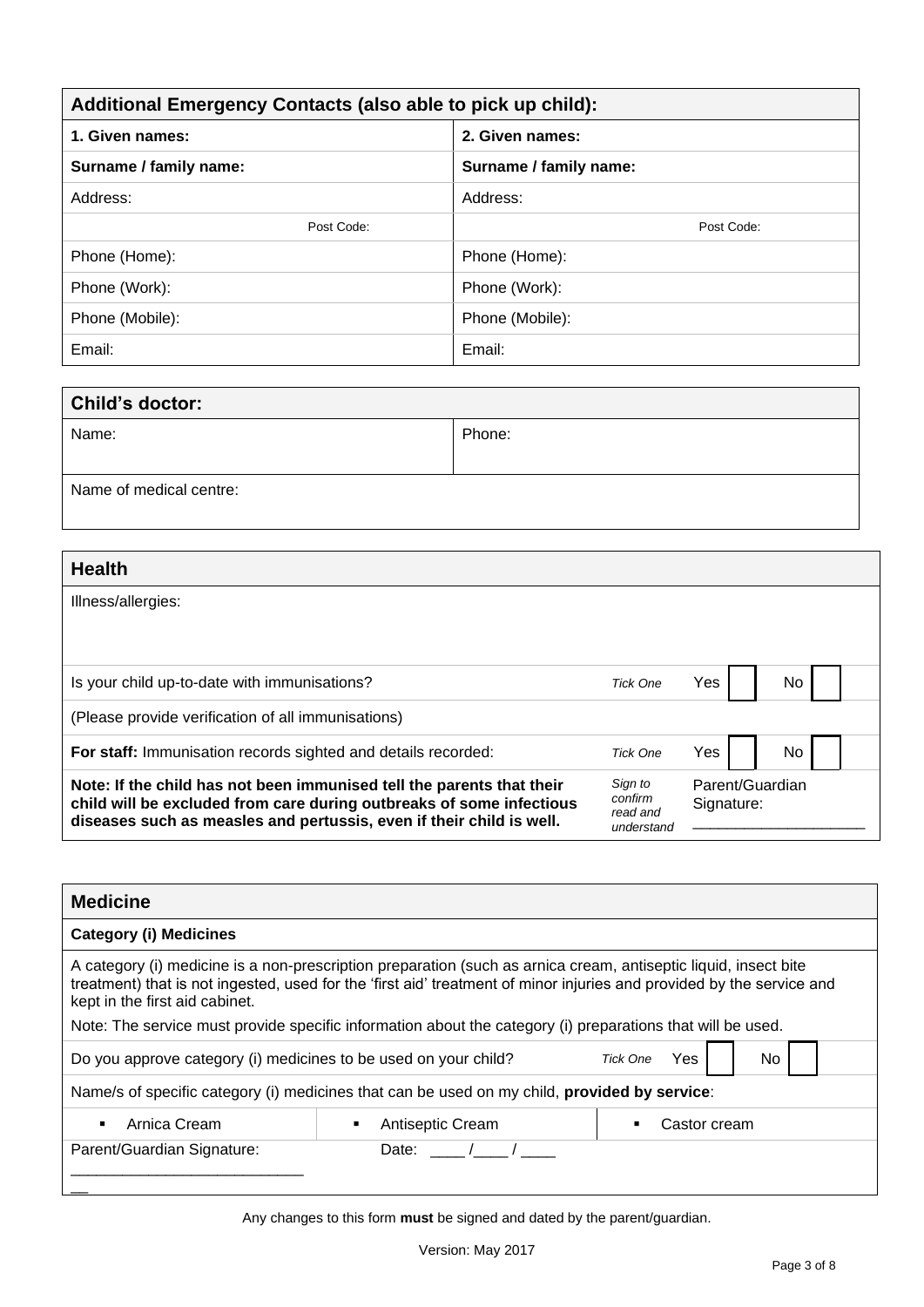#### **Category (ii) Medicines**

Category (ii) medicines are prescription (such as antibiotics, eye/ear drops etc) or non-prescription (such as paracetamol liquid, cough syrup etc) medicine that is used for a specific period of time to treat a specific condition or symptom, provided by a parent for the use of that child only or, in relation to Rongoa Māori (Māori plant medicines), that is prepared by other adults at the service.

I acknowledge that written authority from a parent is to be given at the beginning of each day a category (ii) medicine is to be administered, detailing what (name of medicine), how (method and dose), and when (time or specific symptoms/circumstances) medicine is to be given.

Parent/Guardian Signature: \_\_\_\_\_\_\_\_\_\_\_\_\_\_\_\_\_\_\_\_\_\_\_\_\_\_\_\_\_ Date: \_\_\_\_ /\_\_\_\_ / \_\_\_\_

| <b>Category (iii) Medicines</b>                                                                                                                                                                      |               |    |  |
|------------------------------------------------------------------------------------------------------------------------------------------------------------------------------------------------------|---------------|----|--|
| To be filled in if your child requires medication as part of an individual health plan, for example for an on-going<br>condition such as asthma or eczema etc and is for the use of that child only. |               |    |  |
| For staff: Individual health plan sighted and a copy taken:                                                                                                                                          | Tick One: Yes | No |  |
| Name of medicine:                                                                                                                                                                                    |               |    |  |
| Method and dose of medicine:                                                                                                                                                                         |               |    |  |
| When does the medicine need to be taken: (State time or specific symptoms)                                                                                                                           |               |    |  |
|                                                                                                                                                                                                      |               |    |  |
| Please also fill in an ongoing medicine approval form.                                                                                                                                               |               |    |  |
| Parent/Guardian Signature: _                                                                                                                                                                         | Date:         |    |  |

| ♦ Enrolment Details:                                                                                                                                                      |        |         |           |          |        |              |
|---------------------------------------------------------------------------------------------------------------------------------------------------------------------------|--------|---------|-----------|----------|--------|--------------|
| Date of Enrolment: $\frac{1}{\sqrt{2}}$ / _____ / _____ bate of Entry: _____ / _____ / _____ Date of Exit: _____ / ____ /                                                 |        |         |           |          |        |              |
| Please Note: 20 Hours ECE is for up to six hours per day, up to 20 hours per week and there must be no<br>compulsory fees when a child is receiving 20 Hours ECE funding. |        |         |           |          |        |              |
| Days Enrolled:                                                                                                                                                            | Monday | Tuesdav | Wednesday | Thursday | Friday |              |
| Times Enrolled:                                                                                                                                                           |        |         |           |          |        | Total hours: |
| For 20 Hours ECE fill out boxes below with the hours attested e.g. 6 hours                                                                                                |        |         |           |          |        |              |
| 20 Hours ECE at this<br>service                                                                                                                                           |        |         |           |          |        | Total hours: |
| 20 Hours ECE at<br>another service                                                                                                                                        |        |         |           |          |        | Total hours: |
| Parent/Guardian Signature: ________________________<br>Date: $/$ /                                                                                                        |        |         |           |          |        |              |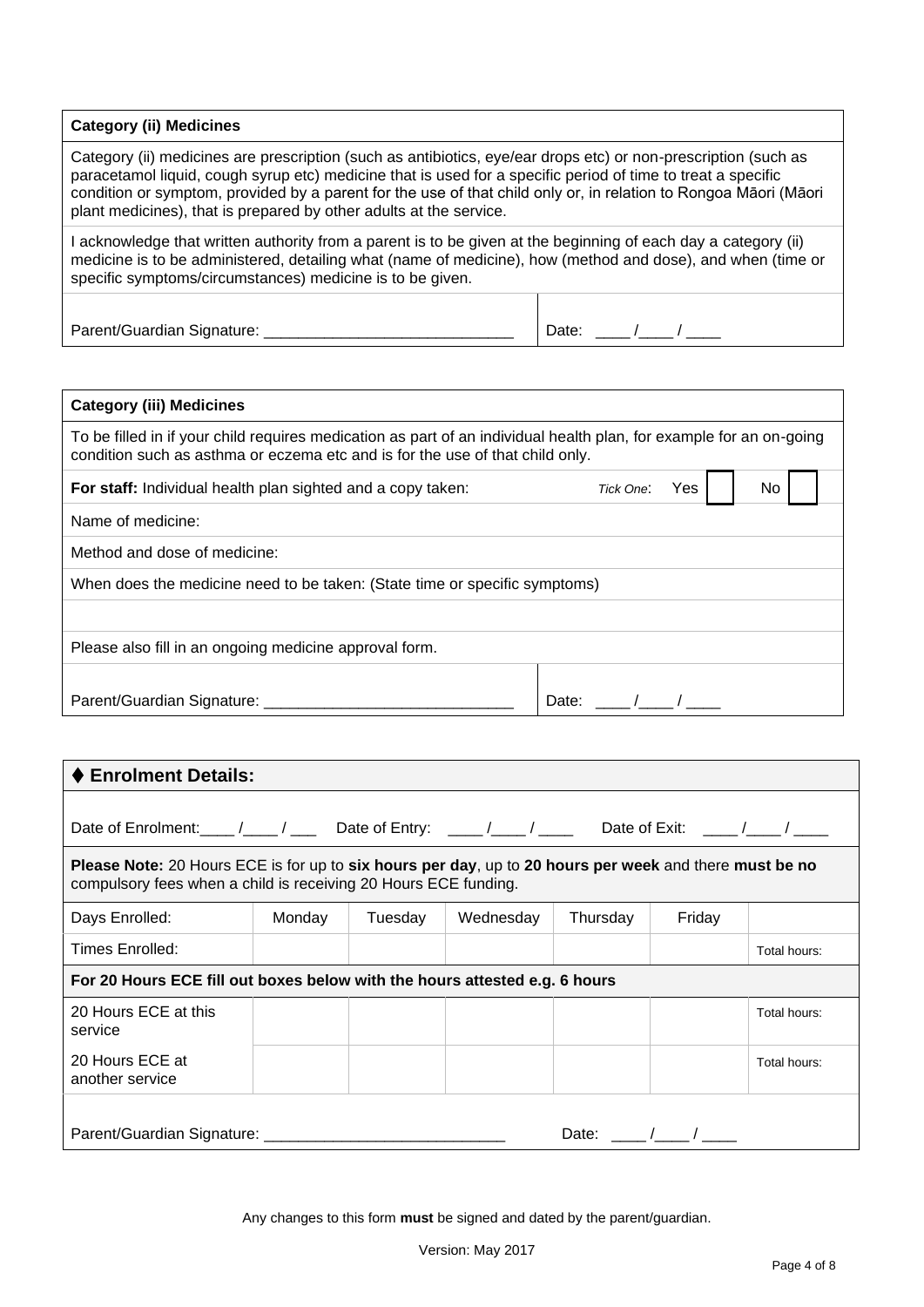| ♦ 20 Hours ECE Attestation:                                                                                                                                                                                                                                       |  |     |  |  |  |  |  |
|-------------------------------------------------------------------------------------------------------------------------------------------------------------------------------------------------------------------------------------------------------------------|--|-----|--|--|--|--|--|
| 1. Is your child receiving 20 Hours ECE for up to six hours per day, 20 hours per week at this service?                                                                                                                                                           |  |     |  |  |  |  |  |
| Tick One Yes                                                                                                                                                                                                                                                      |  | No  |  |  |  |  |  |
|                                                                                                                                                                                                                                                                   |  |     |  |  |  |  |  |
| 2. Is your child receiving 20 Hours ECE at any other services?<br>Tick One Yes                                                                                                                                                                                    |  | No. |  |  |  |  |  |
| If yes to either or both of the above, please sign to confirm that:                                                                                                                                                                                               |  |     |  |  |  |  |  |
| Your child does not receive more than 20 hours of 20 Hours ECE per week across all services.                                                                                                                                                                      |  |     |  |  |  |  |  |
| Your authorise the Ministry of Education to make enquiries regarding the information provided in the<br>٠<br>Enrolment Agreement Form, if deemed necessary and to the extent necessary to make decisions about<br>your child's eligibility for 20 Hours ECE.      |  |     |  |  |  |  |  |
| You consent to the early childhood education service providing relevant information to the Ministry of<br>$\blacksquare$<br>Education, and to other early childhood education services your child is enrolled at, about the information<br>contained in this box. |  |     |  |  |  |  |  |
| Parent/Guardian Signature: __________<br>Date: $\frac{1}{\sqrt{2\pi}}$                                                                                                                                                                                            |  |     |  |  |  |  |  |

| ♦ Dual Enrolment Declaration                                                                                                                                                   |                  |
|--------------------------------------------------------------------------------------------------------------------------------------------------------------------------------|------------------|
| I hereby declare that my child <b>is/is not</b> enrolled at another early childhood institution at the same times that<br>he/she is enrolled at Kiddie Garden Learning Corner. |                  |
| Parent/Guardian Signature:                                                                                                                                                     | Date: $\sqrt{2}$ |

# ⧫ **Additional Information**

#### **Children with Specific Needs or Risks**

If an individual child has specific needs, or presents any risk to themselves or any other person, a conference will be held between the parent(s) and Kiddie Garden staff to determine how best to serve the child in the early childhood environment.

Parents will be advised and alternative care arrangement will need to be made if at the time of enrolment or any future time during enrolment:

- (a) In Kiddie Garden's opinion, we cannot reasonably provide the special services or facilities that would be required to meet the child's needs so that the child can safely attend and participate at Kiddie Garden; or
- *(b)* In Kiddie Garden's opinion, the child presents an unreasonable risk of harm to themselves or any other person, and no reasonably practicable measures can reduce that risk to an acceptable level. Kiddie Garden will advise parents and alternative care arrangements will need to be made.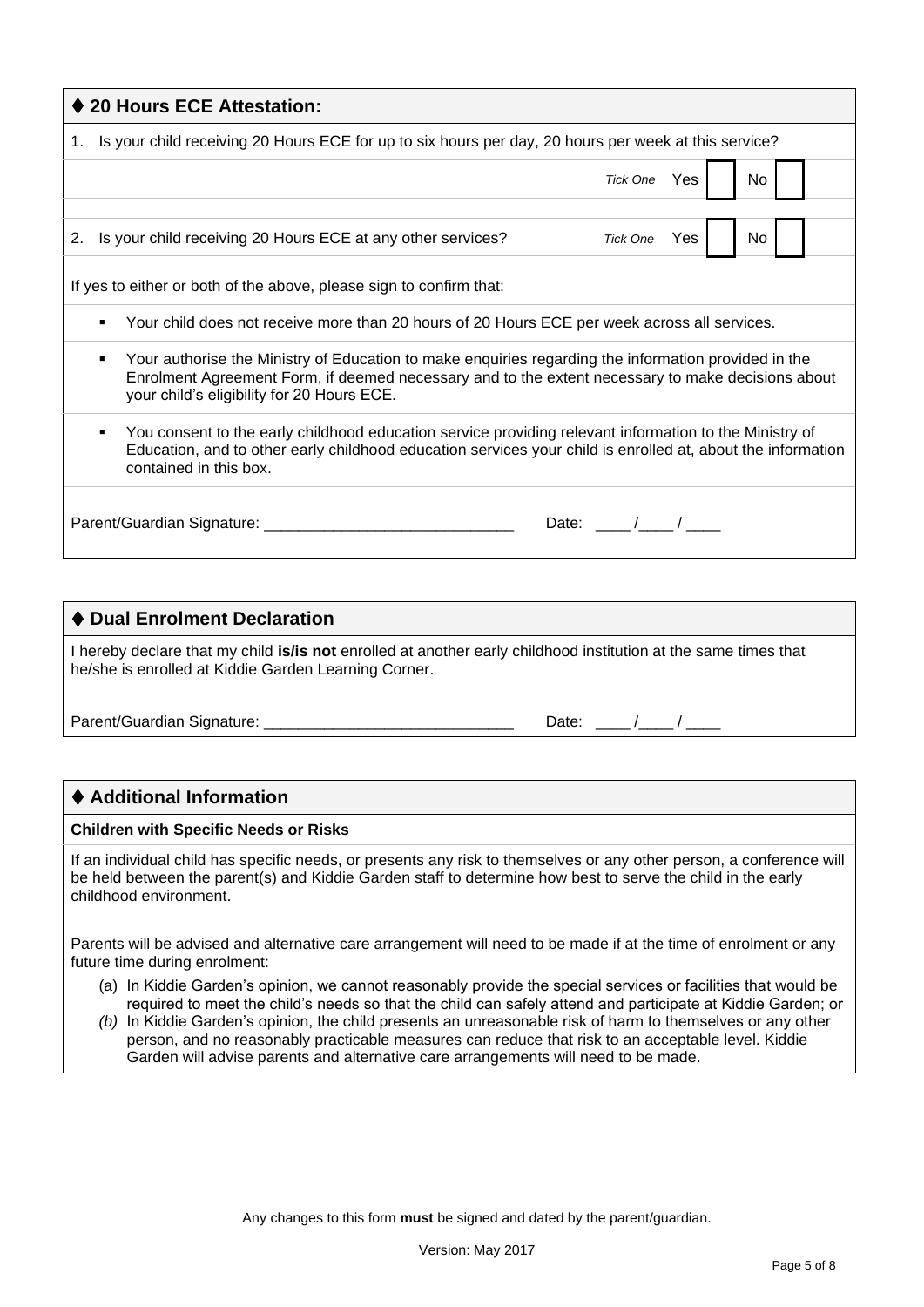# ⧫ **Statutory Holidays / Term Breaks**

This enrolment agreement is **inclusive** of school term breaks.

Kiddie Garden Learning Corner is open 50 weeks of the year We close for 2 weeks during Christmas and New Year holiday period and close on statutory holidays. Normal fees are charged for statutory holidays.

#### **Required Information for Licensing Purposes**

- **Excursions:** Parents will be informed in writing, in advance of any excursions. This will include relevant details such as dates, destination, costs, staff/child rations as well as a form for signed parental consent.
- **Photo/video & voice:** As part of the planning process we gather artwork and photos of all children. I agree that my child may have his/her photo taken. I give permission for the use of photos, videos, voice, profile book and names to be used on the Kiddie Garden Learning Corner Facebook page, marketing and website, and used for Kiddie Garden Learning Corner's promotional material.

Parent/Guardian Declaration:\_\_\_\_\_\_\_\_\_\_\_\_\_\_\_\_\_\_\_\_\_\_\_\_\_\_\_\_\_\_\_\_\_ Date: \_\_\_\_ /\_\_\_\_ / \_\_\_\_

| ٠<br>. .<br>×<br>w |  |  |
|--------------------|--|--|
|                    |  |  |

### **Other information possible to include on this Enrolment Agreement Form**

- **Policy Statement:** Kiddie Garden has a number of policies that set out the procedures that are in place for the care and education of the children who attend. We strongly urge you to read these. The signing of this enrolment agreement form indicates that you will abide by the policies of this service, and understand how you can have input to policy review.
- **Parent Information Book**: Please ensure you have read the information in the parent handbook as it covers such things as fee details, subsidies that are available to you and ways in which we can help you and your child settle into the service.
- **Medical Authority:** I authorise a senior staff member, in the event of illness or accident, to seek medical, or other advise as deemed necessary, for my child's best interest.
- **Fees:** I agree to pay childcare fees as per the Centre's attached Terms of Trade in the Enrolment information Pack and understand that any costs incurred in the recovery of overdue fees will be payable by me. I agree to pay interest on my overdue fees if I fall behind more than 2 weeks.
- **Holidays: I am aware that fees are still payable when my child is absent. I am entitled to up to 2 weeks holiday per 6 continuous months at 50% discount (with 2 week's written notice).**
- **Sunscreen protection:** I agree that staff may apply sunscreen to my child as per Sum Sense Policy.
- **Authorisation:** I have read this agreement along with the Centre Information Pack and Centre Policies and agree to accept the conditions stated therein.

#### ⧫ **Parent Declaration**

I declare that all the above information is true and correct to the best of my knowledge.

Parent/Guardian Signature: \_\_\_\_\_\_\_\_\_\_\_\_\_\_\_\_\_\_\_\_\_\_\_\_\_\_\_\_\_ Date: \_\_\_\_ /\_\_\_\_ / \_\_\_\_

#### **♦ Service Declaration**

On behalf of Kiddie Garden Learning Corner, I declare that this form has been checked and all relevant sections have been completed.

Service Provider Signature: \_\_\_\_\_\_\_\_\_\_\_\_\_\_\_\_\_\_\_\_\_\_\_\_\_\_\_\_\_\_\_\_\_\_ Date: \_\_\_\_ /\_\_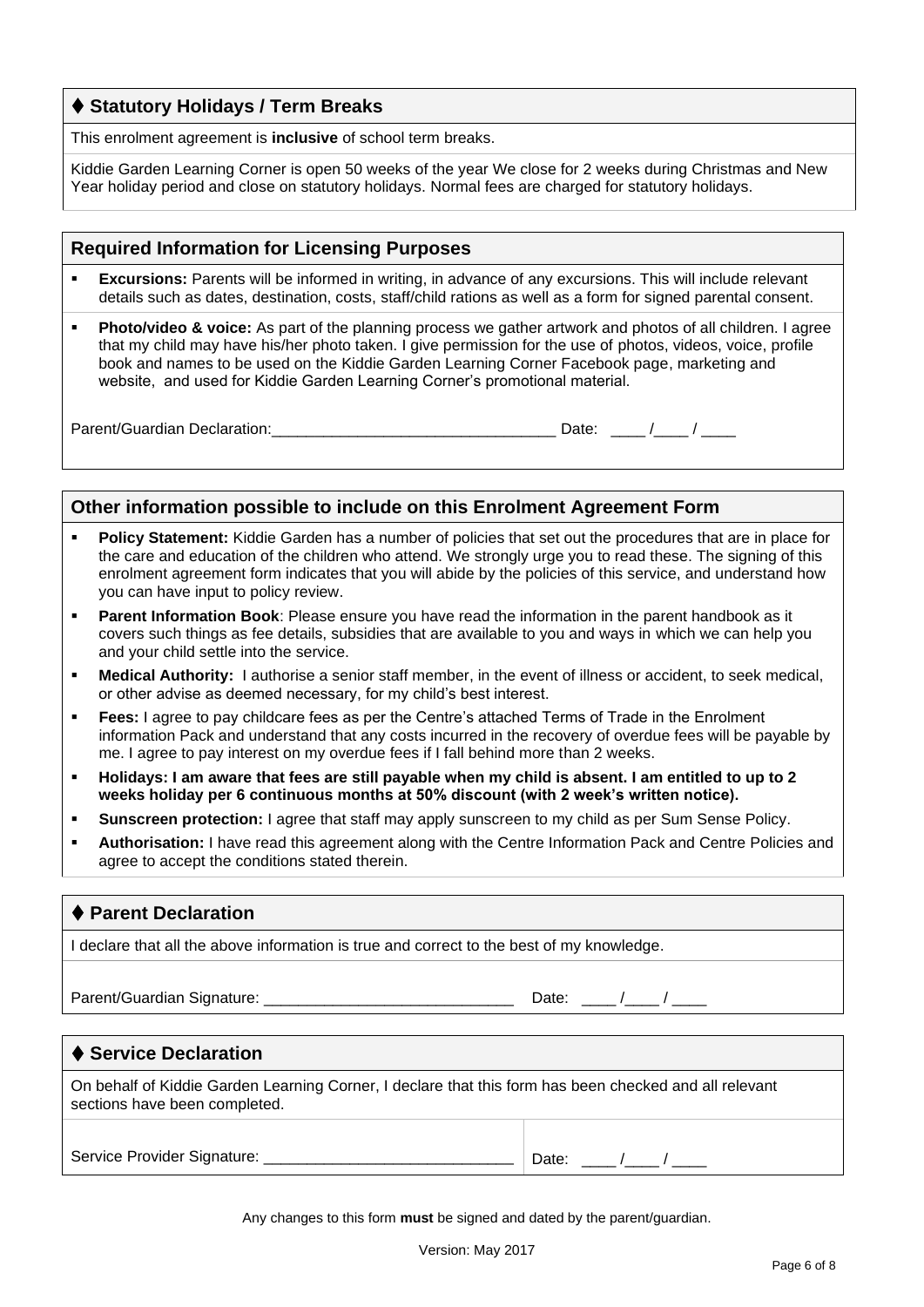| <b>Change of Days/Times of Enrolment:</b>                                                                                                                                                                                                                                                                                                               |        |         |           |          |        |       |  |
|---------------------------------------------------------------------------------------------------------------------------------------------------------------------------------------------------------------------------------------------------------------------------------------------------------------------------------------------------------|--------|---------|-----------|----------|--------|-------|--|
| Effective Date of Change: ____/___/____                                                                                                                                                                                                                                                                                                                 |        |         |           |          |        |       |  |
| Days Enrolled:                                                                                                                                                                                                                                                                                                                                          | Monday | Tuesday | Wednesday | Thursday | Friday |       |  |
| Times Enrolled:                                                                                                                                                                                                                                                                                                                                         |        |         |           |          |        | Total |  |
| For 20 Hours ECE fill out boxes below                                                                                                                                                                                                                                                                                                                   |        |         |           |          |        |       |  |
| 20 Hours ECE at this<br>service                                                                                                                                                                                                                                                                                                                         |        |         |           |          |        |       |  |
| 20 Hours ECE at another<br>service                                                                                                                                                                                                                                                                                                                      |        |         |           |          |        |       |  |
| Date: $\frac{1}{\sqrt{1-\frac{1}{2}}}$                                                                                                                                                                                                                                                                                                                  |        |         |           |          |        |       |  |
| <b>Change of Days/Times of Enrolment:</b>                                                                                                                                                                                                                                                                                                               |        |         |           |          |        |       |  |
| Effective Date of Change: ___/__/___/                                                                                                                                                                                                                                                                                                                   |        |         |           |          |        |       |  |
| Days Enrolled:                                                                                                                                                                                                                                                                                                                                          | Monday | Tuesday | Wednesday | Thursday | Friday |       |  |
| Times Enrolled:                                                                                                                                                                                                                                                                                                                                         |        |         |           |          |        | Total |  |
| For 20 Hours ECE fill out boxes below                                                                                                                                                                                                                                                                                                                   |        |         |           |          |        |       |  |
| 20 Hours ECE at this<br>service                                                                                                                                                                                                                                                                                                                         |        |         |           |          |        |       |  |
| 20 Hours ECE at another<br>service                                                                                                                                                                                                                                                                                                                      |        |         |           |          |        |       |  |
| Parent/Guardian Signature: ______<br>Date: $\frac{\ }{\ }$                                                                                                                                                                                                                                                                                              |        |         |           |          |        |       |  |
| <b>Change of Days/Times of Enrolment:</b>                                                                                                                                                                                                                                                                                                               |        |         |           |          |        |       |  |
| <b>Effective Date of Change:</b><br>$\frac{1}{2}$ $\frac{1}{2}$ $\frac{1}{2}$ $\frac{1}{2}$ $\frac{1}{2}$ $\frac{1}{2}$ $\frac{1}{2}$ $\frac{1}{2}$ $\frac{1}{2}$ $\frac{1}{2}$ $\frac{1}{2}$ $\frac{1}{2}$ $\frac{1}{2}$ $\frac{1}{2}$ $\frac{1}{2}$ $\frac{1}{2}$ $\frac{1}{2}$ $\frac{1}{2}$ $\frac{1}{2}$ $\frac{1}{2}$ $\frac{1}{2}$ $\frac{1}{2}$ |        |         |           |          |        |       |  |
| Days Enrolled:                                                                                                                                                                                                                                                                                                                                          | Monday | Tuesday | Wednesday | Thursday | Friday |       |  |
| Times Enrolled:                                                                                                                                                                                                                                                                                                                                         |        |         |           |          |        | Total |  |
| For 20 Hours ECE fill out boxes below                                                                                                                                                                                                                                                                                                                   |        |         |           |          |        |       |  |
| 20 Hours ECE at this<br>service                                                                                                                                                                                                                                                                                                                         |        |         |           |          |        |       |  |
| 20 Hours ECE at another<br>service                                                                                                                                                                                                                                                                                                                      |        |         |           |          |        |       |  |
| Date: $\frac{1}{\sqrt{2\pi}}$                                                                                                                                                                                                                                                                                                                           |        |         |           |          |        |       |  |